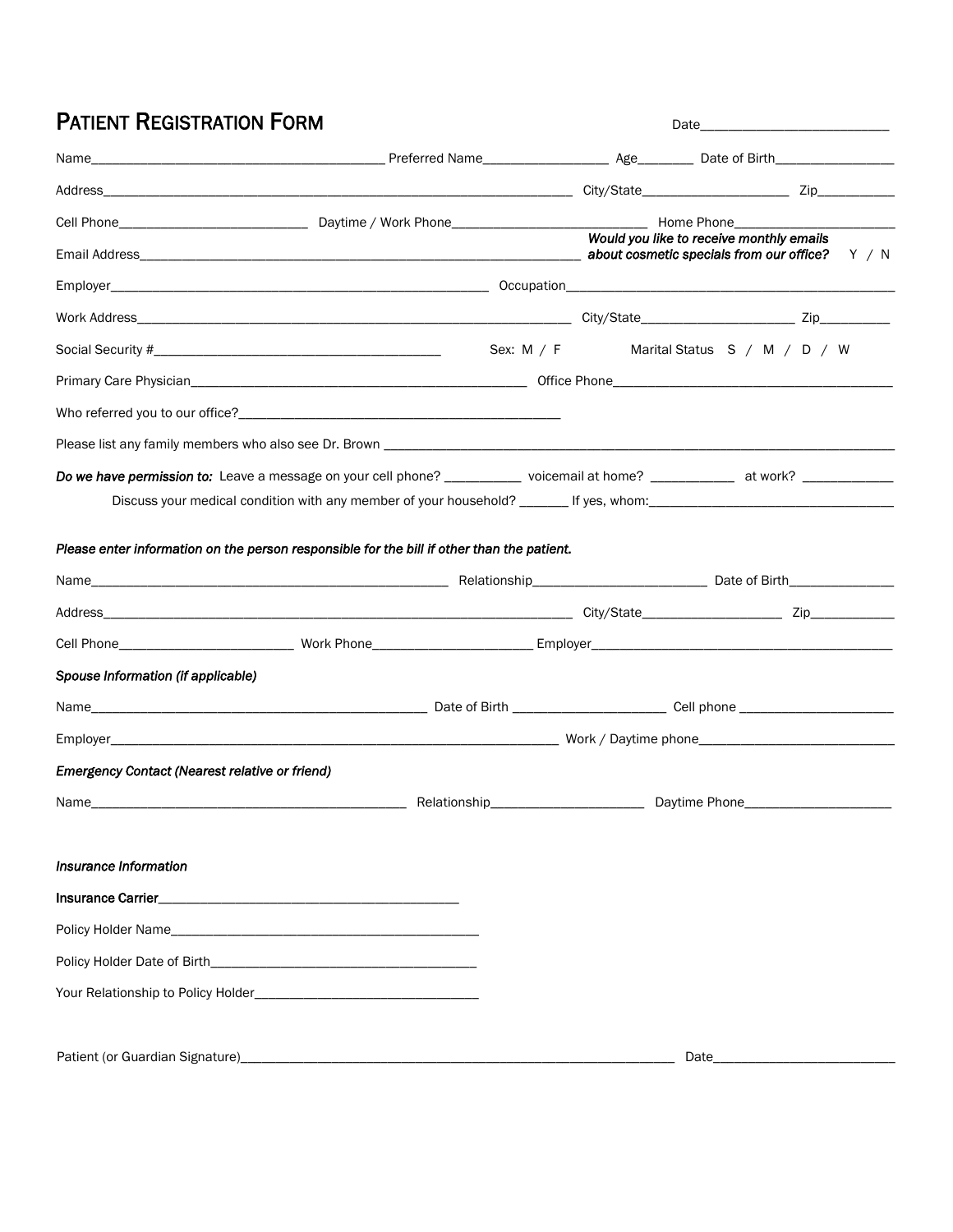## *Guarantor Agreement / Acknowledgement of Notice of Privacy Practices*

I authorize Tricia Brown MD to release any information necessary to process my claims for health care benefits. I agree to assign the benefits of my insurance carrier to Tricia Brown MD. I understand that Tricia Brown MD will file my insurance claim as a courtesy to me, and as such, is not required to wait for extended delays in payment. I understand that I am fully responsible for any non-covered services, denied services, health insurance deductibles, or unassigned portion of charges at this office.

I have received a copy of the Notice of Privacy Practices for Tricia Brown MD. I consent to the use and sharing of my health records for treatment, payment, and operation purposes as described in the Notice. Iknow that if I do not consent, services cannot be provided to me.

## *I have read and understand all of the following:*

- 1) Payment (in the form of cash, check or credit card [Visa, Mastercard]) is due for all services and/or copayments at the time of visit. We unfortunately do not accept American Express.
- 2) Returned checks will be charged a \$30 fee to cover processing and bank fees.
- 3) Overdue accounts are subject to a \$30.00 late fee after 60 days. In the event that a delinquent account must be turned over to collections, the patient is responsible for all attorney fees, court costs and collection agency fees associated with the collection process.
- 4) In order to provide the best possible service and availability to all our patients, it is office policy to charge a \$50 fee for any regular appointments not cancelled with the front desk by phone at least two business days prior. This fee is NOT covered by insurance and is the full responsibility of the patient. Please call us as early as possible if you know you will need to reschedule your appointment. Cancellations should be made with ourfront desk staff by phone, rather than by email or voicemail. For surgery appointments, medical procedures, and cosmetic procedures, a \$200 no-show fee will apply. All appointments require a \$50 deposit (or \$200 deposit for longer visits) in order to reserve the appointment time. This will be happily refunded if the appointment is cancelled at least two business days prior.
- 5) HMO (Managed care) patients: It is the responsibility of HMO patients to ensure that they have obtained a referral for all appointments with this office, if needed. The patient is financially responsible for any and all services rendered that are not a part of the referral, if not covered or paid by insurance. If you did not get a referral for a specialist office visit, your insurance company will require you to pay the full amount for all services.
- 6) PPO patients: Most insurance companies consider all dermatology procedures (such as skin biopsies or freezing off warts) to be surgical in nature. They will often apply these costs to your deductible. When we verify insurance for your appointment, we are given a general idea about your coverage, but we will not know exactly what they cover until we send off the claim and receive an explanation of benefits (EOB). It is a good idea for you to become well acquainted with the specifics of your coverage. If you want to delay a particular procedure until you know these details, the front desk staff will be happy to provide you with the appropriate medical codes for you to give to your insurance company.
- 7) Insurance coverage: It is the patient's ultimate responsibility to ensure that we are covered on their particular health plan. While our office always checks beforehand for insurance coverage and verification, we have found that insurance companies do not always give us accurate information and they do not guarantee coverage or payment. We do our best to determine these issues beforehand, but we also rely on the patient to directly call their insurance plan and be fully aware of their coverage. NOTE: We will gladly file your insurance claim on your behalf. We allow 3 months for the insurance company to pay and will try to appeal any payment denials. If the insurance company does not pay after 3 months, the patient will be fullyresponsible for the entire balance.
- 8) We are no longer contracted with Medicare or Blue-Cross Blue-Shield, but we do have discounted self-pay rates and can see patients of any age, with or without insurance.
- 9) In order to provide the best care for patients, complete skin/mole checks are performed on an office visit separate from medical evaluations for other issues (I.e. skin rash, acne, hair loss, etc.). We are still able to refill straightforward medications during a mole check, and we will be happy to check one or two concerning lesions during a medical evaluation for other conditions.
- 10) Parents of young children: While we strive to provide a safe environment for everyone, medical exam rooms can be a dangerous place for unsupervised children. Please watch your children closely, or you may prefer to keep young children at home. For their safety, it is extremely important to keep them away from the medical waste trash can, the drawers and cabinets, and the Doctor's rolling stool. At your request, we can remove some of these items from the room for you.